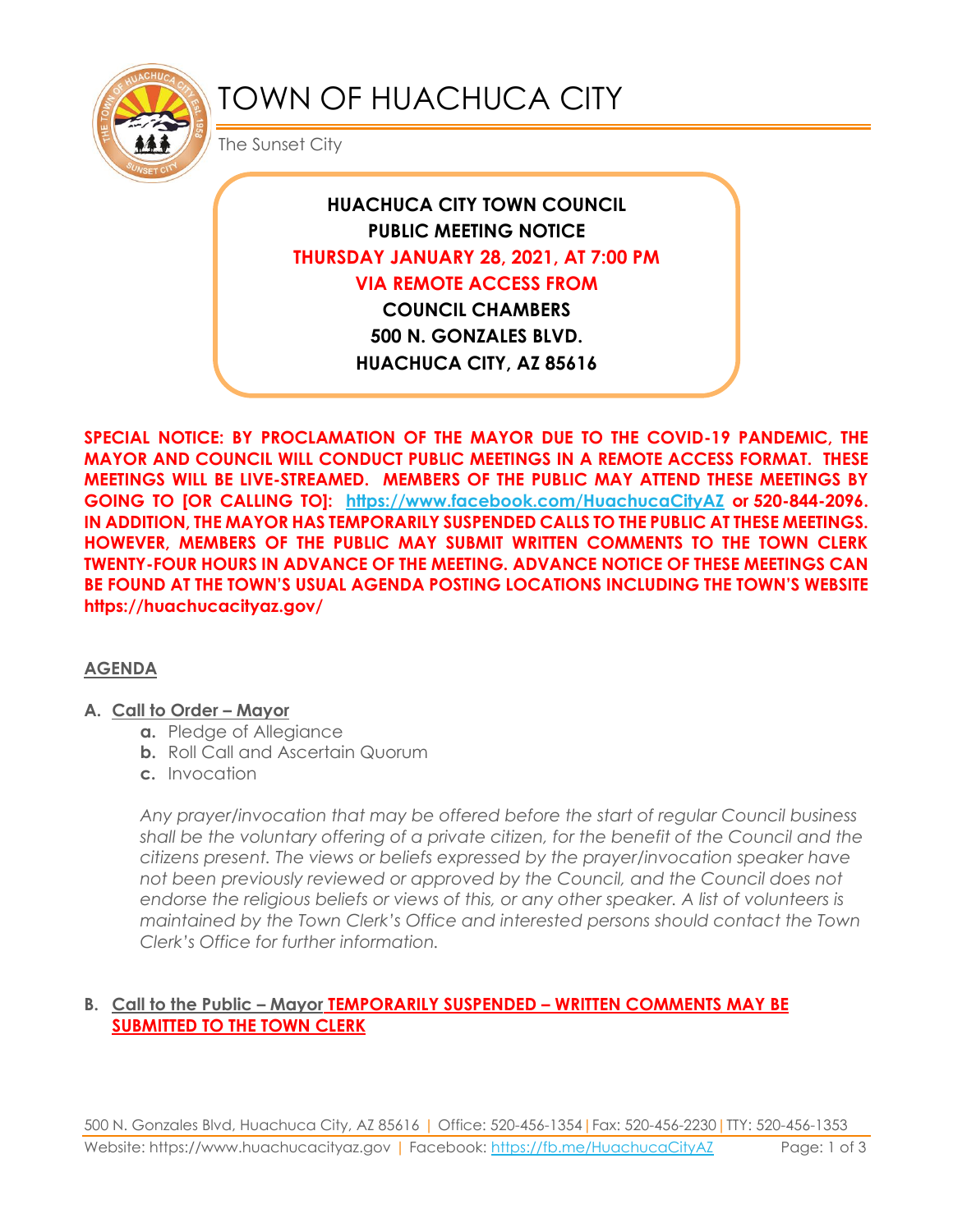*A.R.S. 38-431.01 states the Public Body may make an open call to the public during a public meeting, subject to reasonable time, place and manner restrictions, to allow individuals to address the public body on any issue within the jurisdiction of the Public Body. At the conclusion of an open call to the public, individual members of the Public Body may respond to criticism made by those who have addressed the Public Body, may ask staff to review a matter or may ask that a matter be put on a future agenda. However, members of the Public Body shall not discuss or take legal action on matters raised during an open call to the public unless the matters are properly noticed for discussion and legal action.*

# **C. Consent Agenda - Mayor**

*All items listed in the Consent Agenda are considered routine matters and will be enacted by one motion of the Council. There will be no separate discussion of these items unless a Member of the Town Council requests that an item or items be removed for discussion. Council Members may ask questions without removal of the item from the Consent Agenda. Items removed from the Consent Agenda are considered in their normal sequence as listed on the agenda, unless called out of sequence.*

- **C.1** Consider approval of the minutes of the Regular Council meeting and the Council work session held on January 14, 2021.
- **C.2** Consider approval of the Payment Approval Report.

**C.3** Consider approval of the disposal of a 2003 Cadillac Deville, 1998 Volkswagen Cabrio, Toyota 4Runner, Ford Ranger, Dodge Dakota, a Toyota Zion and the old animal shelter building through Public Surplus.

# **D. Unfinished Business before the Council – Mayor**

*Public comment* **TEMPORARILY SUSPENDED – WRITTEN COMMENTS MAY BE SUBMITTED TO THE TOWN CLERK** *will be taken at the beginning of each agenda item, after the subject has been announced by the Mayor and explained by staff. Any citizen, who wishes, may speak one time for five minutes on each agenda item before or after Council discussion. Questions from Council Members, however, may be directed to staff or a member of the public through the Mayor at any time.*

# **E. New Business Before Council - Mayor**

*Public comment* **TEMPORARILY SUSPENDED – WRITTEN COMMENTS MAY BE SUBMITTED TO THE TOWN CLERK** *will be taken at the beginning of each agenda item, after the subject has been announced by the Mayor and explained by staff. Any citizen, who wishes, may speak one time for five minutes on each agenda item before or after Council discussion. Questions from Council Members, however, may be directed to staff or a member of the public through the Mayor at any time.*